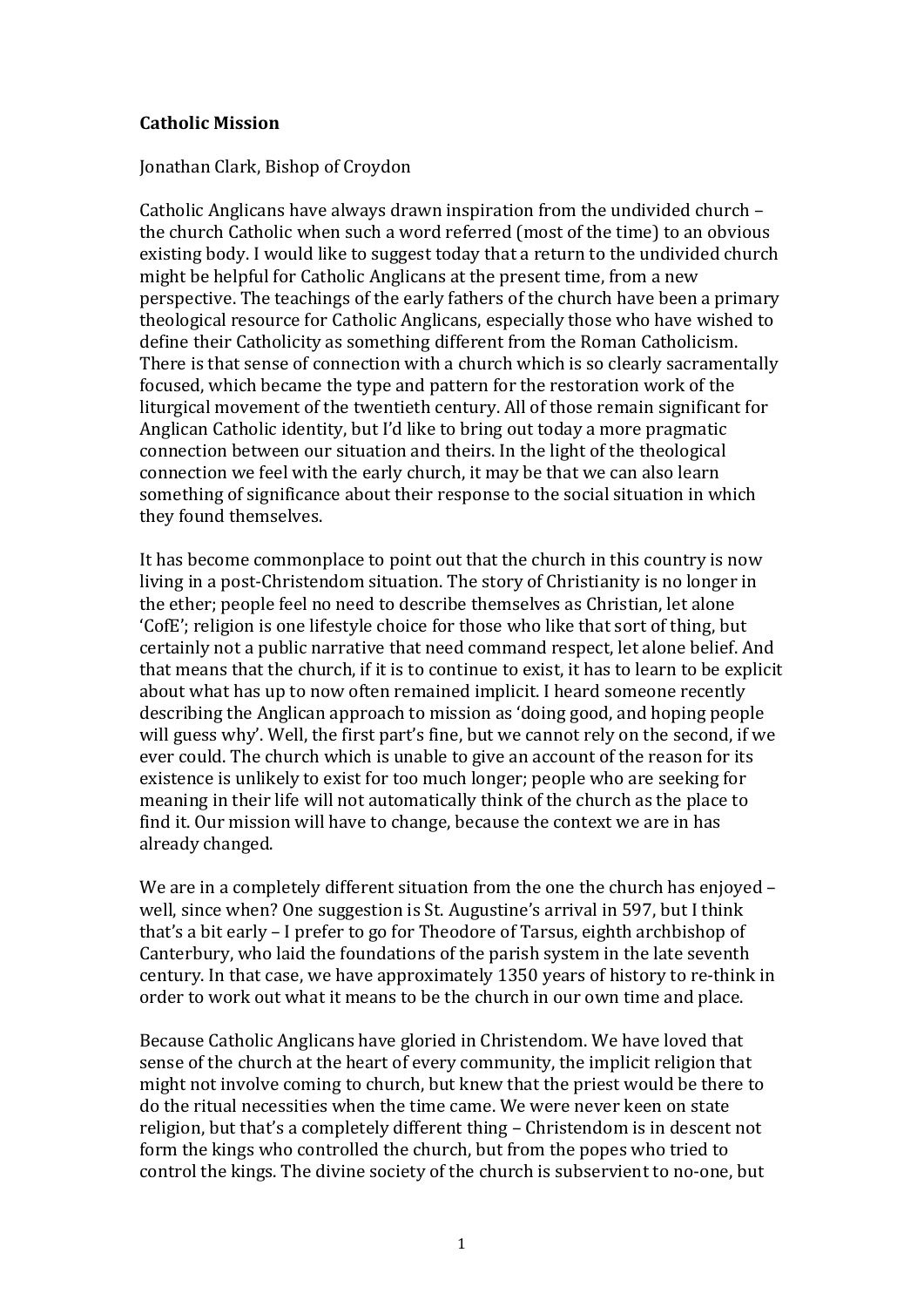servant to everyone. It seeks to be the divine dimension in the life of the whole community, intertwined with it. And now society has said, no thanks. Not everywhere, no – in some places Christendom is holding out strongly, but the waves are lapping at the sand even there. There will continue to be sub-sets of society who wish that Christendom still existed, and would love to pretend that it did. But it doesn't – Christendom cannot be created or defended – once it is no longer universal, it is gone. And if we keep chasing it, we chase ourselves into the worst sorts of heritage religion, in which the church is of a piece with John Major's rhapsody to warm beer and cricket on the village green.

Importantly, I think that is one of the several reasons for the growth of evangelicalism within the church: evangelicals were never in the least interested in Christendom religion. So when other churches began to decline as Christendom waned, evangelicals were comparatively unaffected. The call to personal repentance and conversion immunised one part of the church against the malaise affecting the rest.

Because of this, for some Catholic Anglicans, the choice has seemed a stark dilemma – keep on doing what makes sense to you, and see your congregations slowly decline, and churches close; or become something different from what you truly are – start up non-eucharistic family services, run Alpha courses, downplay the communal, incarnational sacramental faith in favour of an individualistic approach. In other words, become a sort of evangelical. The problems with that are manifold. Most Catholics don't make very good evangelicals, because their heart isn't really in it. As a bishop, I rejoice in the life and strength of churches of all traditions, but I think it's essential the each church, and each person, live out faith in a way that is authentic to them. If your instincts are Catholic, evangelical ways of being the church are never likely to work well, because they are not mere techniques: they spring naturally from an evangelical theology and approach to church life.

The choice for Anglican Catholics is not: either become something you're not, or accept decline and eventual death. The third way is resurrection. The Catholic tradition has (not entirely, but to a large extent) got stuck in a rut – a rut of liturgical archaeology in part, compounded by the disarray within the tradition over the ordination of women. But it's to a very large extent a Christendom rut. Christendom has gone, but we are still having trouble recognising the fact, let alone doing anything about it. Catholics are notoriously difficult to interest in Fresh Expressions of church life, rarely present in discussion of church growth or church planting. We need to find ways of living the Catholic tradition into the situation we're now in – and to do so we need to look back.

The early church, which Catholic Anglicans have so loved, largely pre-dates Christendom – if we are to count it from the realm of Constantine. Before that, the church was always open to persecution, uncertain of its role and place, living in a social space defined by a quite different set of values and procedures. Each of those was individually completely different from the situation the church now faces in England, but together they create a pattern which I think must lead us to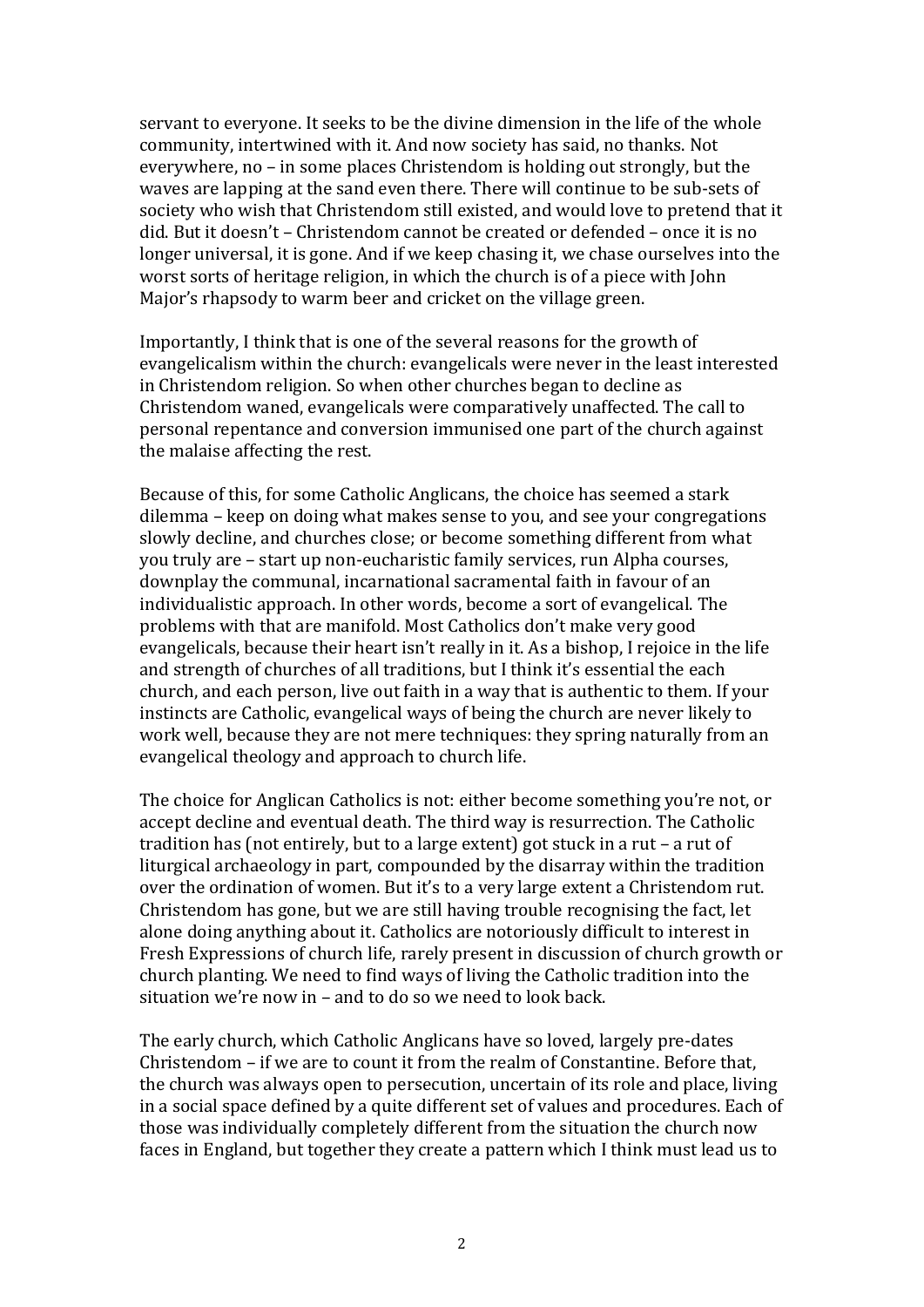explore what the church's mission meant in pre-Christendom undivided Catholicism, and to ask what can we learn for the Catholic tradition.

And to do that I turn to the work of an Anabaptist. Alan Kreider was Director of the Centre for Christianity and Culture at Regent's Park College in Oxford in the 1990s. While he was there he wrote a fascinating study entitled *Worship and evangelism in pre-Christendom*1. I believe that the story he tells is one which provides Catholic Anglicans with a completely new set of resources for engaging in mission – resources which do not require adopting an unfamiliar theological framework, still less dumbing down on the liturgy. That doesn't make it any less challenging, however.

Kreider begins by pointing out that the mission of the church – and he focuses on evangelism specifically, but I think his argument applies more widely – has no obvious causes. The constant risk of persecution presumably was not an incentive – but what was? Certainly not welcomers' services, because Christian worship was definitely off limits to anyone who was not a member of the community: even catechumens were only allowed to stay up to the prayers. There wasn't the scope for lots of public demonstration of Christian faith through organisations or public initiatives – all too risky. Certainly public preaching of the gospel wasn't really an option. So how did the church grow – because it did, and rapidly.

Kreider argues that the church grew, in essence, because its people were formed through their worship into a community who lived attractive lives. Liturgically formed ethical living led the church to grow, because people wanted to know what was behind this behaviour. Early Christians felt they had found something absolutely wonderful – and there's nothing so attractive as a wonderful secret that you aren't let in on. Cyprian compared the church to an enclosed garden – a garden of delight and flourishing, but definitely enclosed; not everyone can come in. How different that is from the Christendom model!

Kreider argues that the early church formed its believers in such a way that they shared with their neighbours what had made a difference to their lives – and lived it out. Christians talked about Jesus' teaching – especially the Sermon on the Mount. They didn't seem to think it was an impossible ideal. And they tried to do what Jesus said – particularly, to the consternation of pagans, loving their enemies. They lived values which were out of tune with their time, because they knew themselves to be citizens of a different kingdom. Persecution only pushed their faith into the public domain: Tertullian said that suffering 'is the bait that wins people for our school'.2 But most people became Christian through casual contact. They realised that the Christians would be likely to help them when they were ill. Christians preached a gospel which set people free from bondage – all sorts of bondage. Cyprian spoke of his own conversion from addiction to power and success, as he came to follow Christ.

<sup>&</sup>lt;sup>1</sup> Joint Liturgical Study 32 (Grove, 1995).

<sup>2</sup> Apology, 50.13.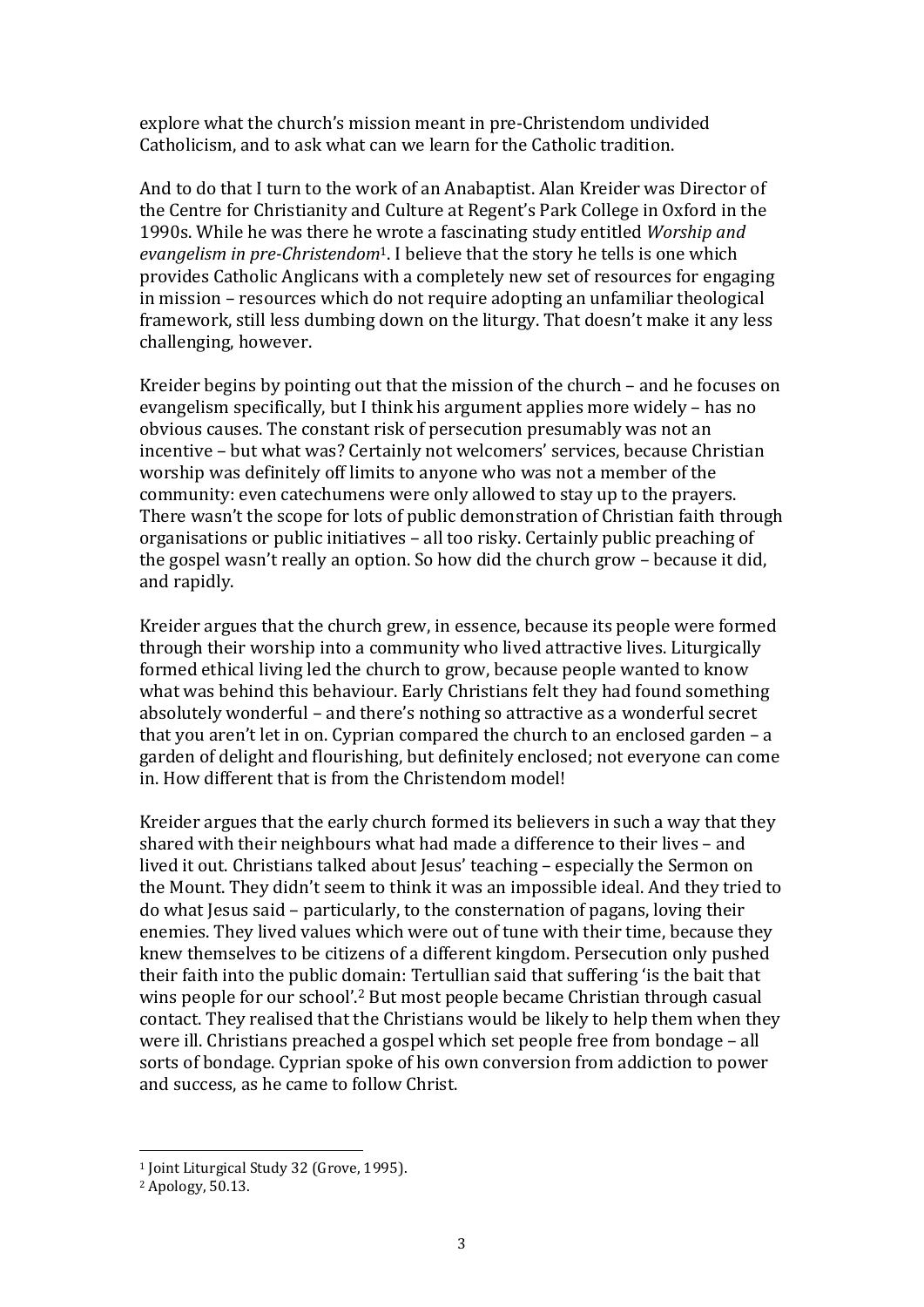The Christian community was conspicuously free from social stratification. The only group underrepresented were powerful men – the ones who had most to lose. The church was one of the very few places in which worshippers of both genders and from all classes, slave and free, were part of one body together. People gave generously – they supported one another in sickness. Testimony is given most powerfully by Julian, the ex-Christian emperor who attempted to restore paganism.

'It is their benevolence to strangers, their care for the graves of the dead and the pretended holiness of their lives that have done most to increase their atheism … the impious Galileans support not only their own poor but ours as well.'3

The early church was very rigorous about the catechumenate – but even more so about who could enter it. If you were living a lifestyle the church didn't accept – like being a soldier – you simply couldn't begin. Similarly, completing the catechumenate wasn't judged by time, let alone by doctrinal examination. It was quality of life which demonstrated whether an enquirer was ready for baptism. Kreider agues that the point of the catechumenate was not so much to impart information as to form people into a new way of being – to make them citizens of the kingdom of heaven. During this time they learnt a new history of themselves, and learnt new habits of behaviour – they learnt to be Christians through practical examples. So when they came to baptism, the questions asked, according to the *Apostolic Tradition*, were not so much doctrinal as ethical: 'Have they honoured the widows? Have they visited the sick? Have they done every kind of good work?4

And Kreider argues that just as the catechumenate formed new believers into this way of life, the worshipping life of the community was all designed to help them remain within it, by continually re-emphasising in both word and deed the distinctive calling of Christians, and the difference of their community life form the world around. The liturgy encapsulated the enclosed garden into which Christians were invited. The peace shared among all believers, the common meal, the prayers, the teaching in the sermon – both word and action reinforced the message that the Christian way of living was unique.

So now what do we learn from the early church that can resource us in our post-Christendom context? We certainly don't need to follow every detail: there's no need to exclude the non-baptised from worship! What I detect is a rather more profound common thread which runs through the early church's life, and resonates with the incarnational and sacramental approach to faith which is at the core of Anglican Catholicity.

Our call to mission is one that has changed because of our changing culture, but it certainly need not mean that we accommodate ourselves to it. I find Michael Ramsey's statement very powerful that "Individualism has no place in

 <sup>3</sup> Juian, Ep 22.

<sup>4</sup> Apostolic Tradition, 20.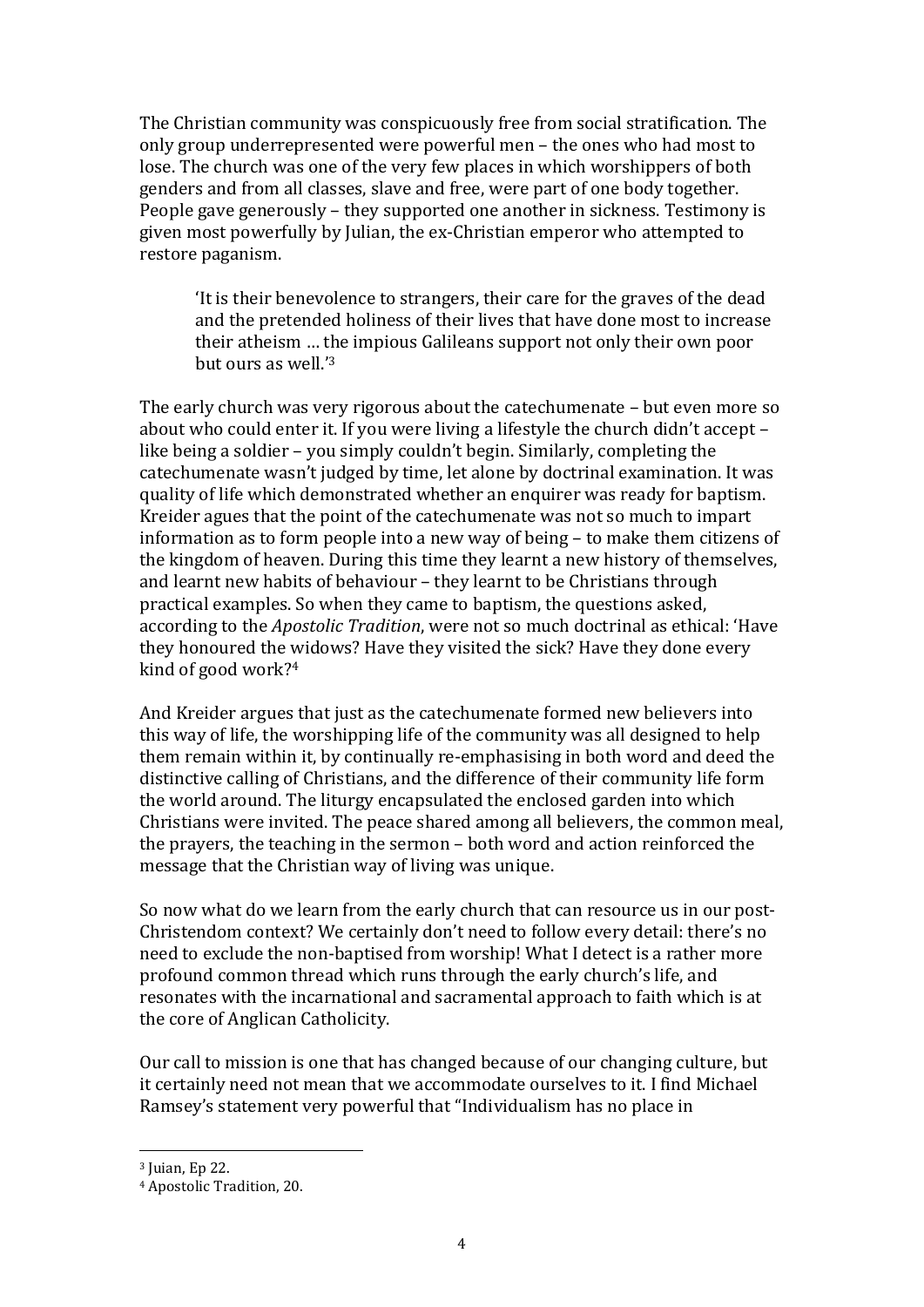Christianity, and Christianity, verily, means its extinction"5. One of the key means to mission for the church in post-Christendom will be to live out authentic Christian faith as the early church did, in a way that is clearly distinctive and quite possibly at odds with contemporary culture – and which certainly isn't tied into a culture of individualism. Authenticity becomes a vital category just as the unquestioned external authority which existed in Christendom is dying, and if the church is to have a mission today it must demonstrate that quality. That is what the present Pope is admired for: the authentic life that he is perceived to lead, in which his personal actions are at one with his theological principles. But despite his present fame, there is a deeper issue which isn't resolved, because authenticity as presently understood is completely tied up with the individualistic and narcissistic couture of self-fulfilment: to be authentic is to be self-sufficient. The church will I believe witness strongly to its distinctiveness if we can practice an authentic living which lives in community, not in isolation.

Charles Taylor, the great Catholic thinker, points out in *The Ethics of Authenticity*<sup>6</sup> that the notion of authenticity develops through history as the locus of connection with 'the good' – for us, God – moves away from an external authority source, and becomes internalised. This vision of personal authenticity is not a mere internalisation of external authority – a carrying around within ourselves an authority figure always telling us off, but a discovery that it is through our deepest inner selves that we encounter the source of our selves. The important part of Taylor's argument for me is that personal authenticity does not necessarily imply that it is illegitimate for anyone else to have any influence over my actions. An authenticity that has its roots in my own connectedness with myself and with God, does not necessarily mean that freedom has to be completely self-determined too. As Taylor says 'it would take a great deal of effort … to *prevent* our identity being formed by the people we love'7.

As Catholics, faith is first and foremost the faith of the Church. Our individual faith relationships with God are formed within that body of which we are part by baptism. That means that our own faith is formed in relationship – it's never just us and God. So if as Catholics we are to present the faith in our culture, we have to resource one another in living out a common life, a shared narrative. It is in that life as a body together that we both grow in faith, and demonstrate our difference form the world around us.

That is also at the heart of our mission and our evangelism. It's not just for us: we're saying that this is how all human beings are designed to find fulfilment. If we are to have meaningful lives at all, we cannot construct them without being in relationship. We cannot make meaningful choices unless we have some sense of how and why some choices are better than others – and that sense of worth cannot be generated out of the individual alone.

"I can define my identity only against the background of things that matter. But to bracket out history, nature, society, the demands of

 <sup>5</sup> *The Gospel and the Catholic Church* (Longmans, 2nd edn., 1956), 38.

<sup>6</sup> Harvard University Press, 1991.

<sup>7</sup> Ibid., 34.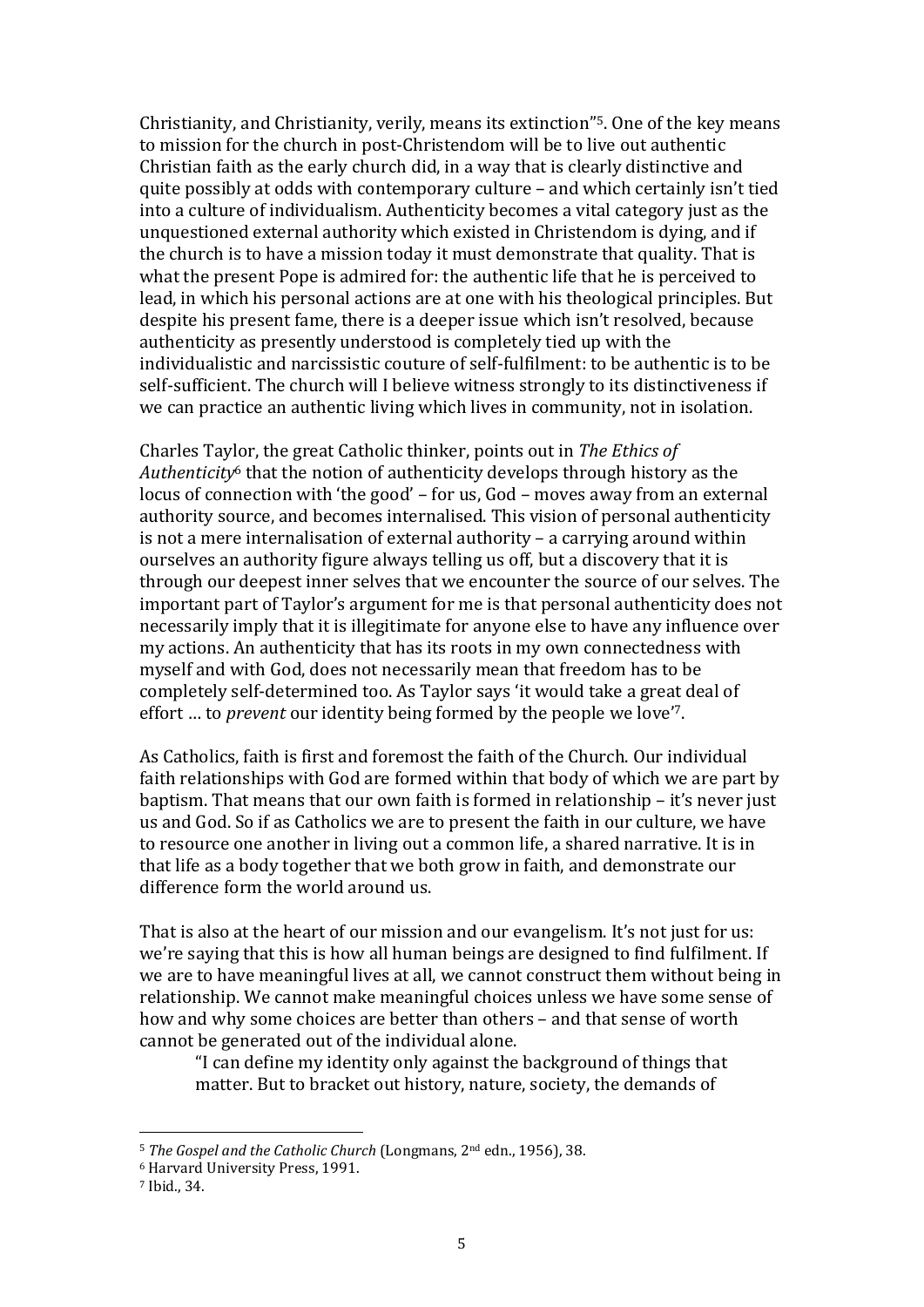solidarity, everything but what I find in myself, would be to eliminate all candidates for what matters."8

So if we are to be authentically individual, we must also be connected to that which makes our lives meaningful. And that connection is not made through a hierarchical authority, which tells us what to believe, but through an active participation in the life of the body. In fact it has already been expressed in another of the ancient Christian paradoxes: 'the life I live now, I live by faith in the Son of God, who loved me and gave himself for me'; 'it is no longer I who live, but Christ who lives in me'. So in order to tell most meaningfully the story of myself, we must also be telling the story of Jesus. And in doing that, we cannot avoid telling the story of Jesus' body, which is the church.

And so if we am to be authentic in our own faith, we cannot avoid the challenge of living alongside our brothers and sisters in Christ, and paying attention not just to our own wishes but to theirs as well. Our own spirituality, then, is only my own when it is shared; it becomes deeper as we become more deeply involved in the life of God, which is also through the Holy Spirit the life of the Church.

The first step in Catholic mission is to learn to live authentically in Christian community – to demonstrate that lives lived for and with one another are more fulfilling than lives lived in the freedom and isolation of individualism. And in the Catholic tradition we have great resources for doing exactly that – precisely the same resources that the early church had – the liturgy.

Interestingly, that is exactly the same point that Alan Kreider comes to in a later book he wrote with his wife Eleanor<sup>9</sup>. The community formed by the liturgy is the evangelistic body, and it is formed through the recovery of our story: a story which is not just an account of the past, but our own story too.

I was leading worship in a parish church, and the readers came up to lectern – well-educated people, long-term church members. The lack of understanding and interest with which they read the lessons was palpable. This was not their story that was being told. On the other hand, when they wanted to talk to me afterwards about the problems besetting their parish, they were voluble, articulate and mostly polite. There was passion and there was thoughtfulness. But the idea that the scripture might be a resource for working out what they should do had not I think occurred to them. Many of those people have been shaped by their faith, at an almost unconscious level: so they did in most cases exhibit more grace than one might expect about a really difficult situation. But they had no explicit resources: they didn't naturally turn to the story of faith in order to transform the present, very difficult story of their parish into something different. It was a classic case of Christendom.

It is that sort of re-union of the Christian story into the story of our congregations and the individuals within them, which is one of the key

 $8$  Ihid., 40.

<sup>9</sup> *Worship and Mission after Christendom*, Paternoster 2009.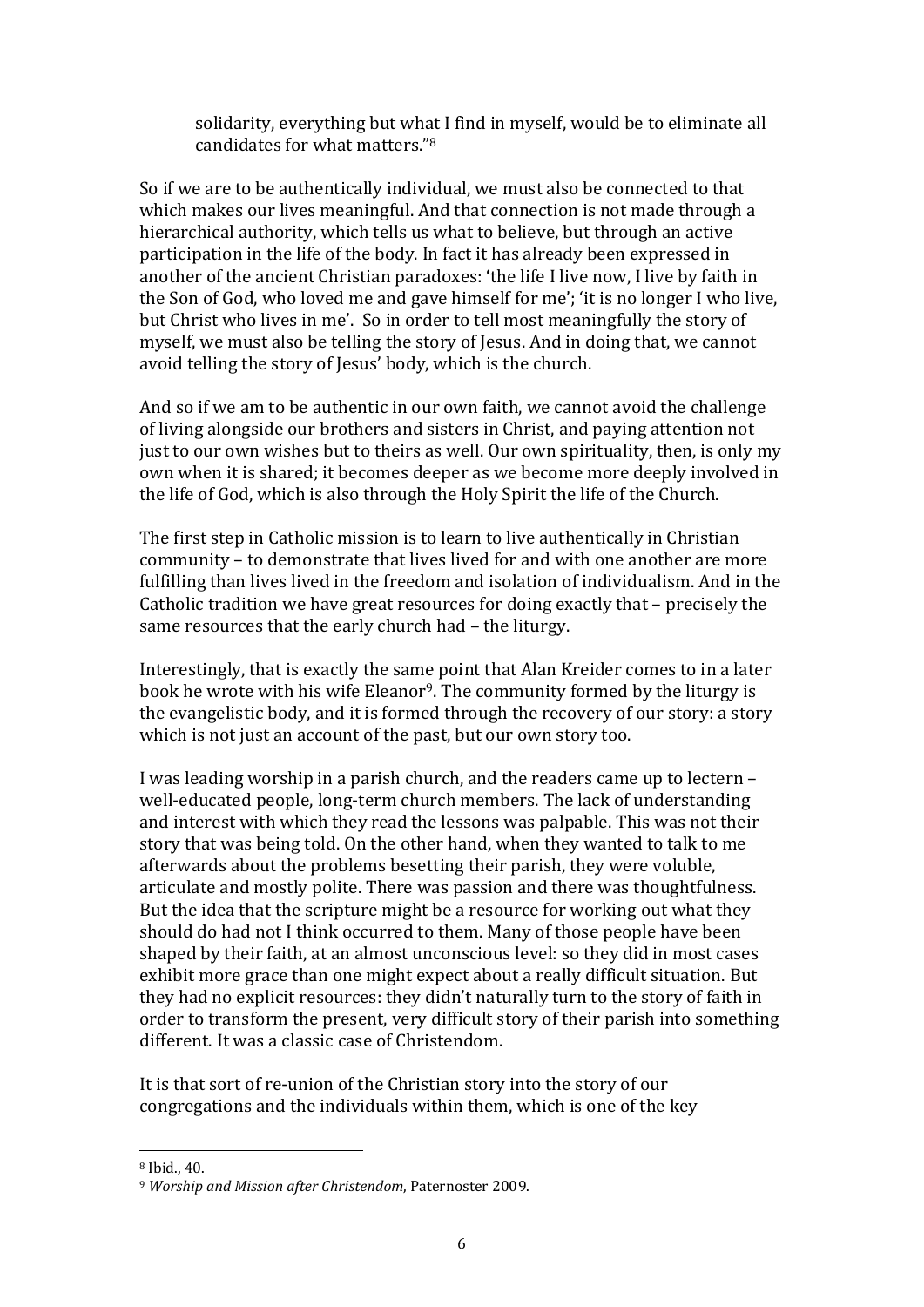ingredients for a Catholic mission which will demonstrate new life – which will lead to church growth without complicated initiatives.

Let's hear someone who really brought the church's stories up against his own story – Jeremy Clarkson. The website *Resistance and Renewal* described his recent rant against the church leaders' letter on poverty like this:

The response in The Sun today by Jeremy Clarkson caught my eye because he goes to the heart of the matter and does his own form of Bible study, analysing Jesus' story about The Rich Man and the beggar Lazarus in Luke 16. And he comes up with the following conclusion:

"The Bible is basically a blueprint for Marxism. In Luke 16:19-31 we are told that those who work hard and buy nice things for themselves and their families will burn for all of eternity in hell. And those who sit about doing nothing all day will go to heaven."

Clarkson's take on the story is telling. In the Bible, Jesus talks of a beggar named Lazarus who was 'laid' at a rich man's gate, 'covered in sores' and desperately hungry. For Clarkson he is just 'someone who sits about doing nothing all day'.

This is exactly the kind of language that so many right wing commentators use to describe those who are poor. Through being labelled as cheats and scroungers, often the ill, disabled and poor are simply condemned as being lazy.

At least Clarkson is not mealy mouthed or trying to pretend that his views are compatible with Christianity. In fact he is very clear about what he think of Christian leaders and of Jesus' teaching:

"I certainly don't want the country to be run by someone who believes in that codswallop. Or who believes that the meek will inherit the earth. Or that it's wrong to covet your neighbour's BMW."…10

Jeremy Clarkson has got the contradiction between the church's story, and Jesus' story, and the story of individualist hedonist consumption – the religion of which he appears to be the high priest. And not surprisingly for the leader of another faith, he wants nothing to do with it. But how is it that he gets it, when the church so often doesn't?

I think the reason is that we are still telling the story as if Christendom existed: as if we were reinforcing something which existed in the wider culture, and which just needs gentle nudges to be kept on course; a culture in which the Scripture readings are presumed to be relevant, and so we don't need o do all that much with them. But that's not where we are any more. If we do nothing

 <sup>10</sup> http://resistanceandrenewal.net/2014/02/23/the-bible-is-a-blueprint-for-marxism-thetheology-of-jeremy-clarkson/, accessed 16 / 4 / 14.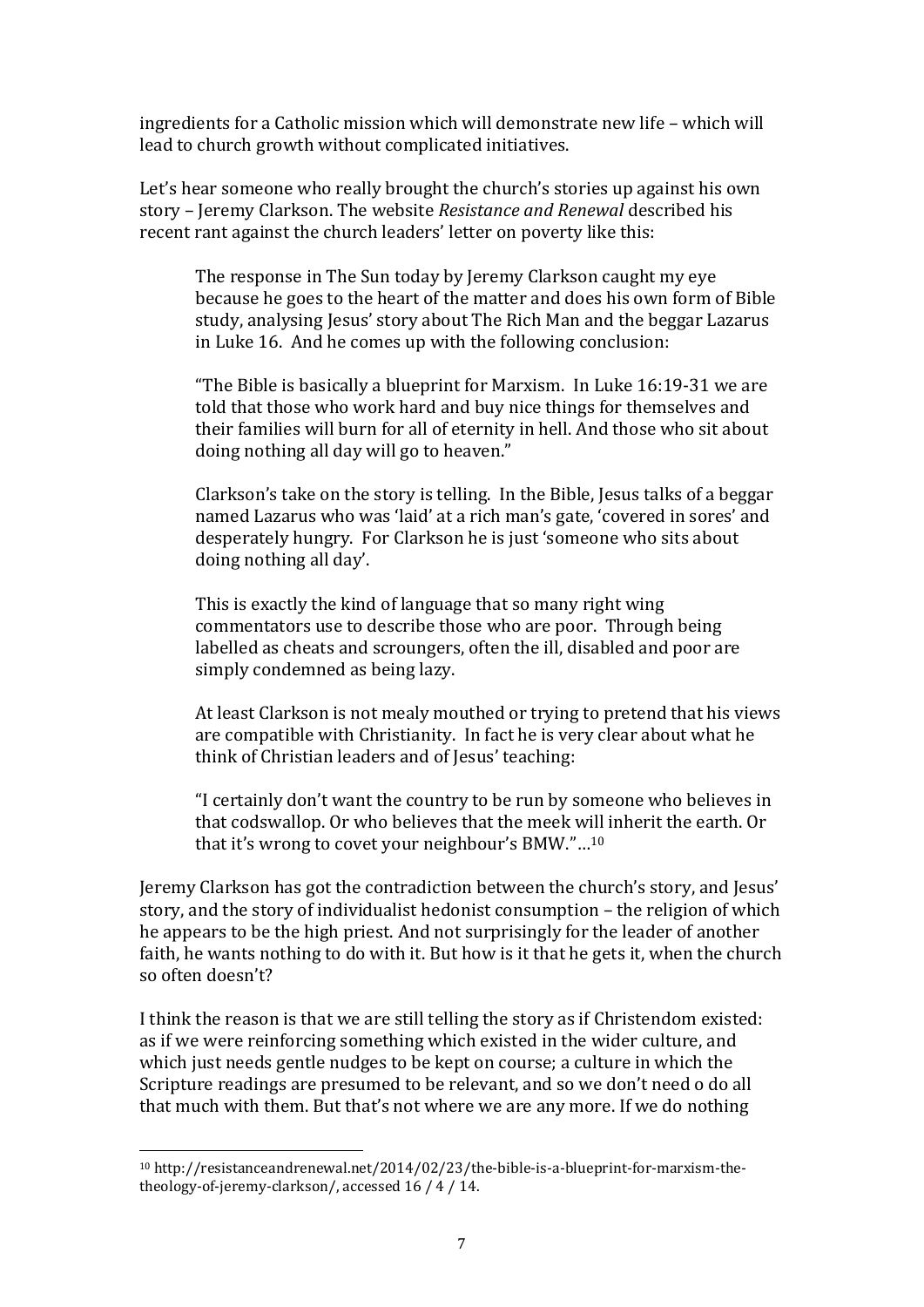more than tell the stories in a Christendom style, they will not connect – and they do not connect – not only with those outside the church, but even with Christians themselves. Authentic Christian living in Christendom depends on re-connecting with the story of faith.

Worship which renews that connection will have to be different from what we are used to – but that doesn't mean that it need be foreign. The task of discernment – the theological task – is to disentangle the living tradition from the accretions of Christendom. That's not easy – and there are people whose faith relationship, such as it is, is genuinely connected to Christ only through what I would call an accretion. That is what is at the root of a lot of the pain in liturgical change. But in any living church there will be a story to tell of Jesus which is not wholly reducible to its particular format or setting. It is that story that needs to be discovered and set free. It is sharing in that story which will lead into lives of authentic faith.

There are many practical ways in which this can be; I want to dwell briefly on one fundamental principle which underlies all of the different steps we might take in different worshipping communities. The people of God will have to learn to talk. Christendom worship is passive worship: all the big decisions have been made. It's about reinforcing obedience, or at best encouraging activity once you've got outside church. But that won't do. If a story as counter-cultural as ours is to take root in people's lives, it will only do so if they are able to speak it as well as hear it.

Christendom is inarticulate. Faith is absorbed through the practices of going to church, sharing in the ritual life, knowing the pattern. The efforts of clergy to teach the catechism only produced it as another ritual – not a vital resource for living. As I go around the parishes in the parts of my Area where Christendom is coming to an end, I speak to elderly congregations about the way in which faith was inculcated to them – and then have to tell them that it won't happen to the next generation. If they want their church to live, they will need to find ways of making explicit what has never been talked about. And there are huge reserves of fear and anxiety among Anglicans about doing that.

Learning to talk about faith will be for many Anglicans the equivalent of learning to speak another language – a task fraught with fear of failure, embarrassment at not being able to say what you want, exasperation and humiliation. Much easier to let someone else do it. So if it is to happen at all, it has to happen in the safe environment – one hopes – of the church community. It is there that we make and re-make the connections. Just as the early church's worship was devoted to forming a people in ways of living which were contrary to the norms of the day, so should ours be.

The formation of Christian identity come through our connection with the story of Jesus through the story of the church – but that story is not only told through verbal means. Learning to let that story become our own doesn't stop with finding the words – in fact it is often through performing actions that the words begin to come more naturally. The epigram for Bishop David Stancliffe's *God's*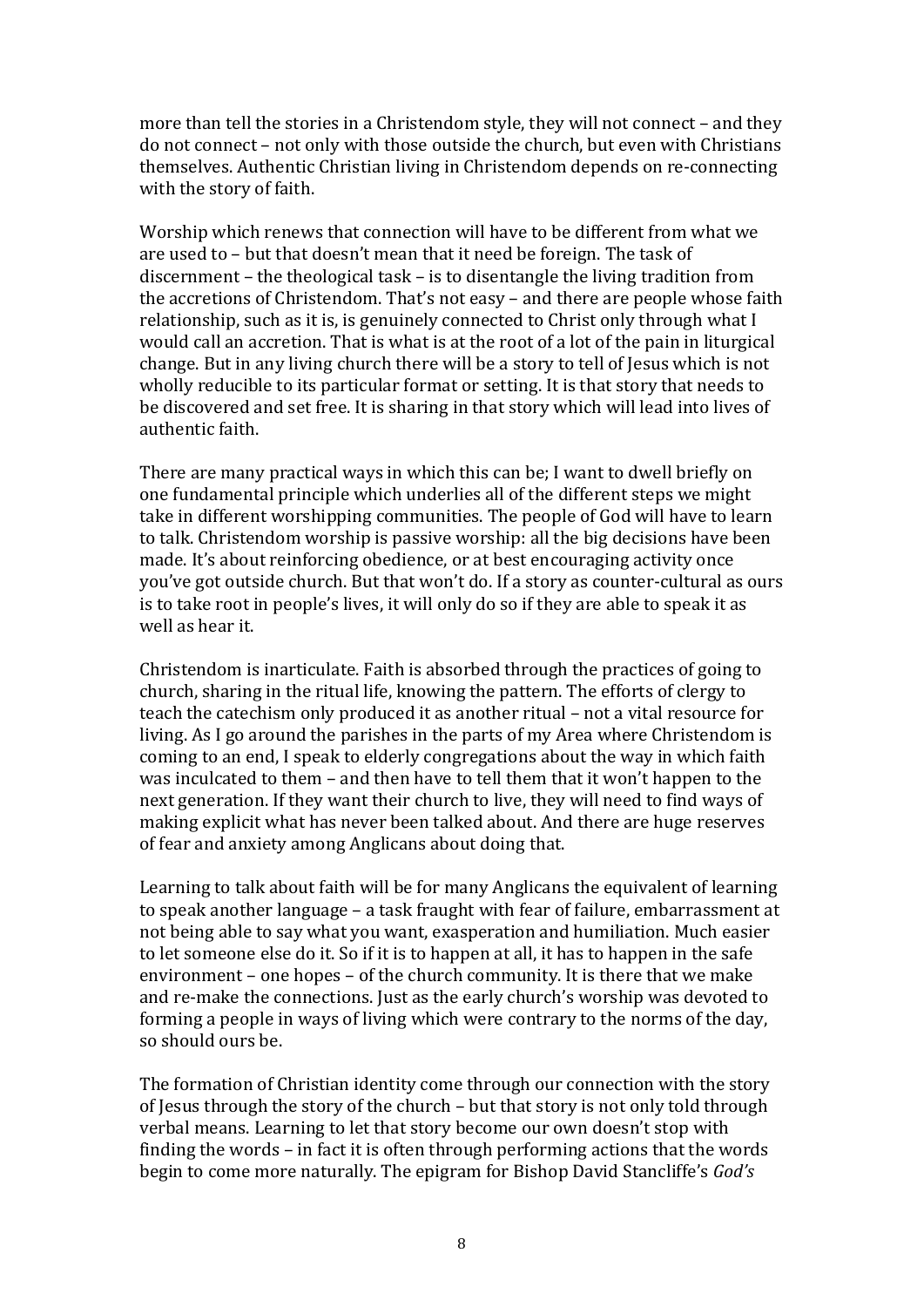*Pattern* sums it up: 'Now I know why churches are true,' said a four year old watching a televised service from one of our cathedrals: 'The people in them enjoy singing, and walk about in patterns.'11

It is as we act out faith, in worship and in service, that it becomes real in our bodies; that is just as important as its reality in our words. In the same way that we have to overcome the passivity of a Christendom approach in our speaking about faith, we also need to do so in our liturgical life. A liturgical, eucharistically centred pattern of worship would at first glance provide great opportunities for doing so easily – but not so, in my experience. Liturgy has become a show that other people do, often not very well. Because it lacks connection with peoples' own stories, it can be experienced as irrelevant. It can become valued precisely because of its irrelevance – 'worship allows me to forget about all the other things I've got to deal with for a while'. Well, that's a perfectly legitimate goal for a soap opera, but it's not the point of Christian worship. The Kreiders, radical Protestants from the Mennonite tradition, speak powerfully about the eucharist as a tool for the church's mission:

The Eucharist commits the worshipers to participate in God's mission. In it, the believers, in the presence of Christ their host, renew their commitment to the "new covenant in his blood". As they do so, they enter into his mission and his politics … Through the Eucharist, Christ reconciles his disciples to God and makes them ministers of reconciliation to their neighbors and enemies.<sup>12</sup>

The identity which is formed by this counter-cultural worship is profoundly catholic – far more profoundly Catholic than Christendom ever could be. It is an identity which is rooted in baptism as the entry into a people of God whose identity can never be subsumed into that of any nation.

The Kreiders again:

The God whom we worship is the God whose mission is comprehensive reconciliation; as we worship God, God's reconciling mission forms us. If gives us a sense of what our lives are for – to participate in that part of the *missio Dei* which is God's call to us. It also gives us our primary identity. To be sure, we have many identities – family, ethnic, national. But more important than any of these is our identity as members of God's family. This family is worldwide: the catholic composition of its membership anticipates the completion of God's mission.13

This catholic sense of the mission of God is one we share with the pre-Christendom church. Returning to Alan Kreider:

There was something catholic, something universal about the life [the early Christians] shared with others throughout the empire and beyond; and significantly, when under pressure, they often expressed their primary identity in a simple affirmation of allegiance to Christ: 'I am a Christian' … The sheer largeness of the vision was bracing. God was saving individuals, to be sure, but as part of his grand design for 'the

 <sup>11</sup> SPCK, 2003.

<sup>12</sup> *Worship and Mission after Christendom*, 147.

<sup>13</sup> *Ibid.*, 176